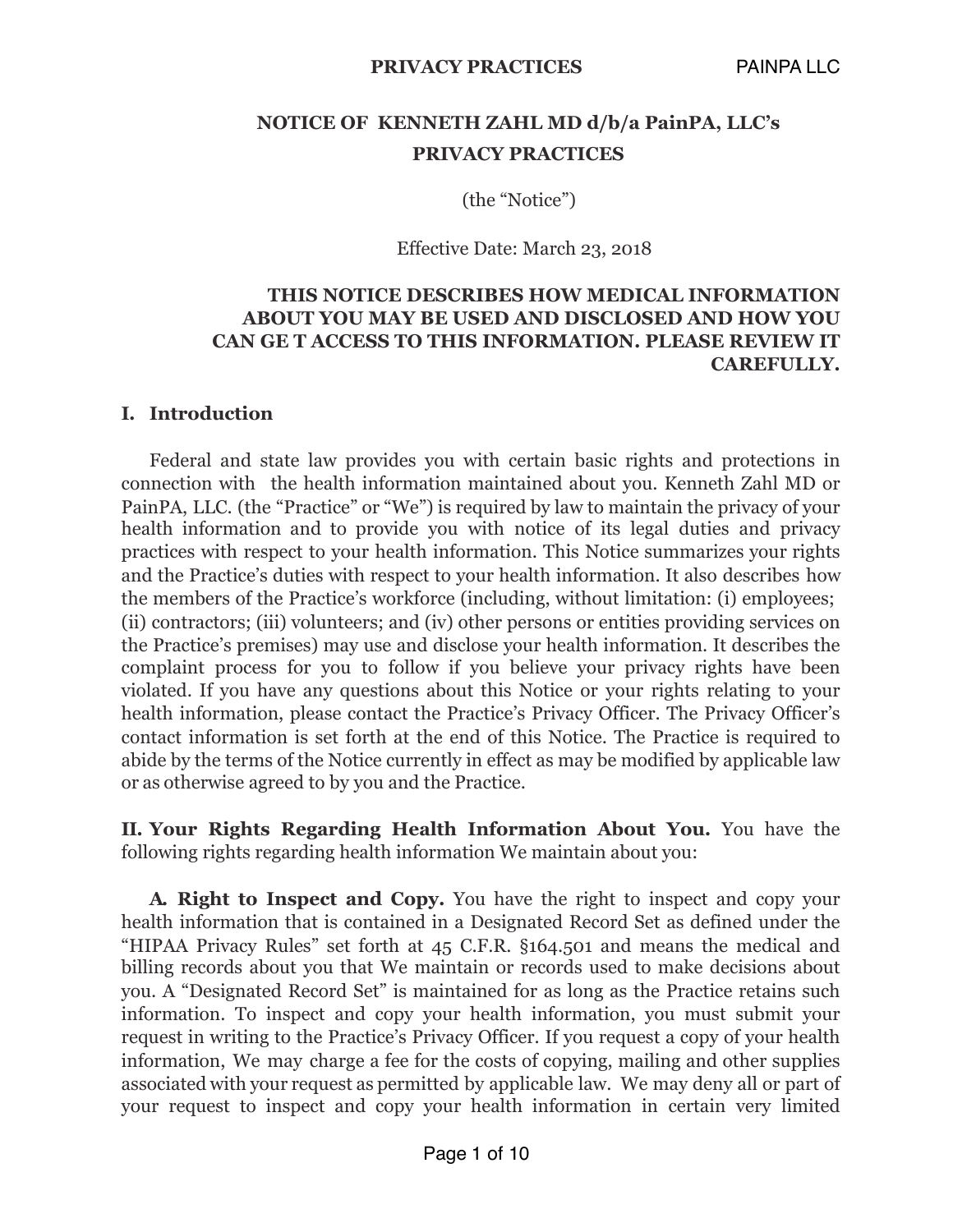circumstances including: (i) psychotherapy notes; (ii) information compiled in reasonable anticipation of, or for use in, a civil, criminal, or administrative action or proceeding; (iii) health information maintained by the Practice that is: (A) subject to the Clinical Laboratory Improvements Amendments of 1988, 42 U.S.CA. 263a, to the extent the provision of access to you would be prohibited by law; or (B) exempt from the Clinical Laboratory Improvements Amendments of 1988, pursuant to 42 C.F.R. 493.3(a)(2); (iv) your health information that is contained in records that is subject to additional privacy protections under the Privacy Act, 5 U.S.C.A. 552a, may be denied, if the denial of access would meet the requirements of applicable law; or (v) if your health information was obtained from someone other than a health care provider under a promise of confidentiality and the access requested would be reasonably likely to reveal the source of the information.

Any denials shall be made in writing, containing a statement concerning your rights and the process for filing a complaint with the Practice and/or to the Secretary of the Department of Health and Human Services. If you are denied access to your health information, you may, under certain circumstances, request that such denial be reviewed.

**B. Right to Amend.** If you feel that any of the information We have about you is incorrect or incomplete, you may ask the Practice to amend such information. You have the right to request an amendment for as long as the information is kept by or for the Practice. To request an amendment, your request must be made in writing and submitted to the Privacy Officer. In addition, you must provide a reason that supports the requested amendment. We may deny your request for an amendment if it is not in writing or does not include a reason to support the requested amendment. In addition, We may deny your request if you ask the Practice to amend information that:

Was not created by the Practice, unless you provide a reasonable basis to demonstrate that the person or entity that created the information is no longer available to make the amendment;

Is not part of the health information kept by or for the Practice;

Is not part of the information which you would be permitted to inspect and copy; or Is accurate and complete.

If We deny the requested amendment, you have the right to submit a written statement disagreeing with the denial or, alternatively, you may request that the Practice provide your request for amendment and the denial with any future disclosures of the information.

**C. Right to an Accounting of Disclosures.** You have the right to receive an accounting of certain disclosures of your health information made by the Practice in the six years prior to the date on which the accounting is requested, starting from April 14,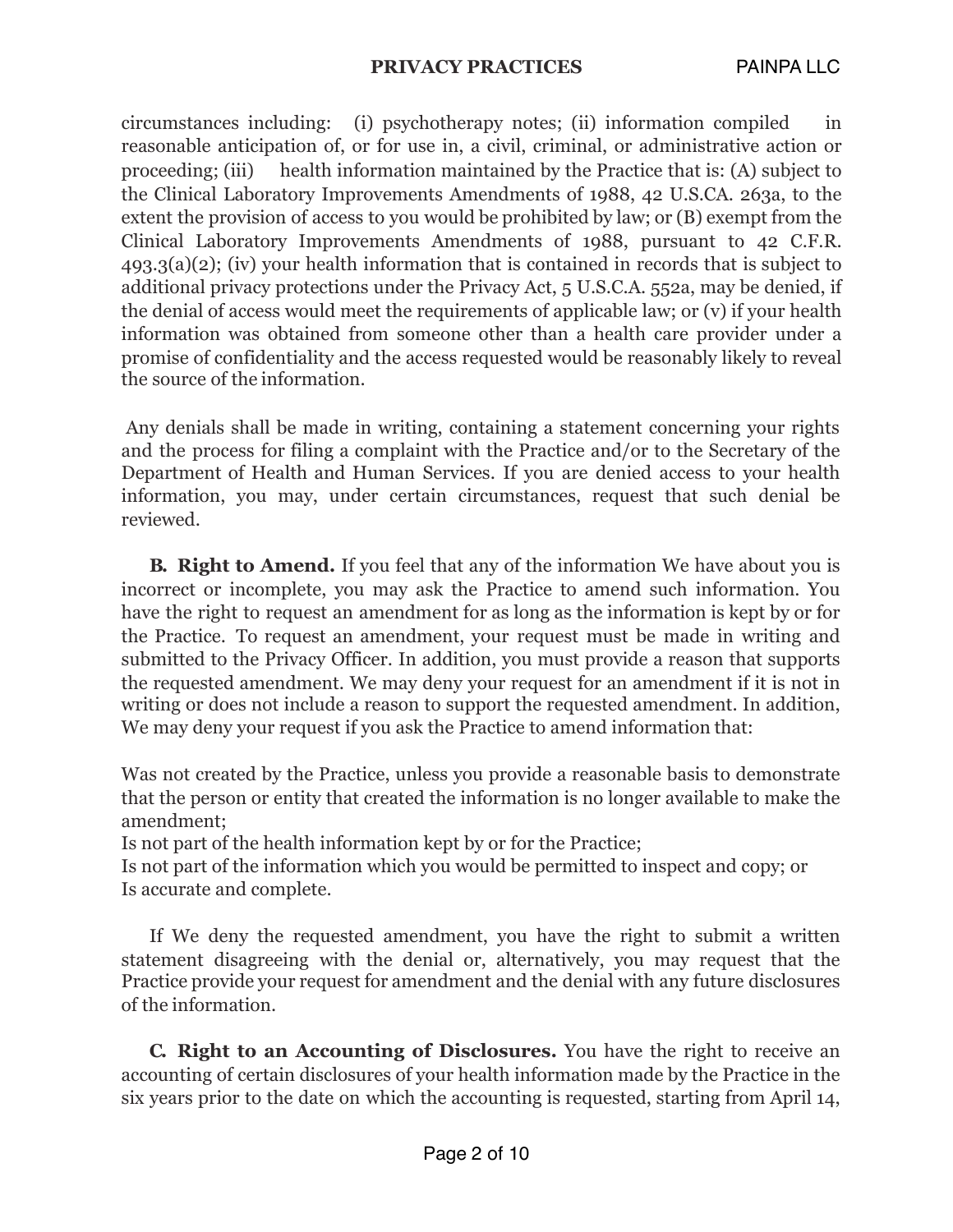#### **PRIVACY PRACTICES** PAINPA LLC

2003 (the effective date of the HIPAA Privacy Rules). Such right to accounting, however, does not extend to disclosures made to you, pursuant to an authorization, incident to a use or disclosure otherwise permitted or required, for treatment, payment and health care operations, to family members or friends involved in your care, for notification purposes, for national security or intelligence purposes, to correctional institutions or law enforcement officials in custodial situations, or as part of a limited data set in accordance with applicable law.

To request an accounting of disclosures to which you are entitled, you must submit your request in writing to the Practice's Privacy Officer. Your request must state a time period that may not be longer than six years. The first list you request within any consecutive 12-month period will be free. For additional lists, We may charge you for the costs associated with providing the list. If We intend to charge a fee, We will notify you of the estimated cost involved and will give you an opportunity to withdraw or modify your request before any costs are incurred.

**D. Right to Request Restrictions.** You have the right to request restrictions or limitations on the health information We use or disclose about you for treatment, payment or health care operations.

Although the Practice is not required to agree to your request regarding restrictions of your health information for treatment, payment or healthcare operations (except as provided below), if We do agree, We will comply with your request unless the information is needed to provide you emergency treatment. In addition, restrictions agreed to by the Practice are not effective to prevent uses or disclosures permitted or required below. Your request for restrictions should be made in writing to the Practice's Privacy Officer. In your written request, you should identify: (i) what information you want to limit; (ii) whether you want to limit the Practice's use, disclosure or both; and (iii) to whom you want the limits to apply (for example, disclosures to your spouse, relative, etc.).

However, the Practice must agree to your request to restrict disclosure of health information about you to a health plan if: (A) the disclosure is for the purpose of carrying out payment or health care operations and is not otherwise required by law; and (B) the health information pertains solely to a health care item or service for which you or person (other than the health plan) on your behalf, has paid the Practice in full.

**E. Right to Request Confidential Communications.** You have the right to request that We communicate with you about health matters by alternative means or at alternative locations. For example, you can ask that We only contact you at work or by mail. Any such request must be made in writing to the Privacy Officer and must specify how or where you wish to be contacted. We will not ask you the reason for your request and will accommodate all reasonable requests.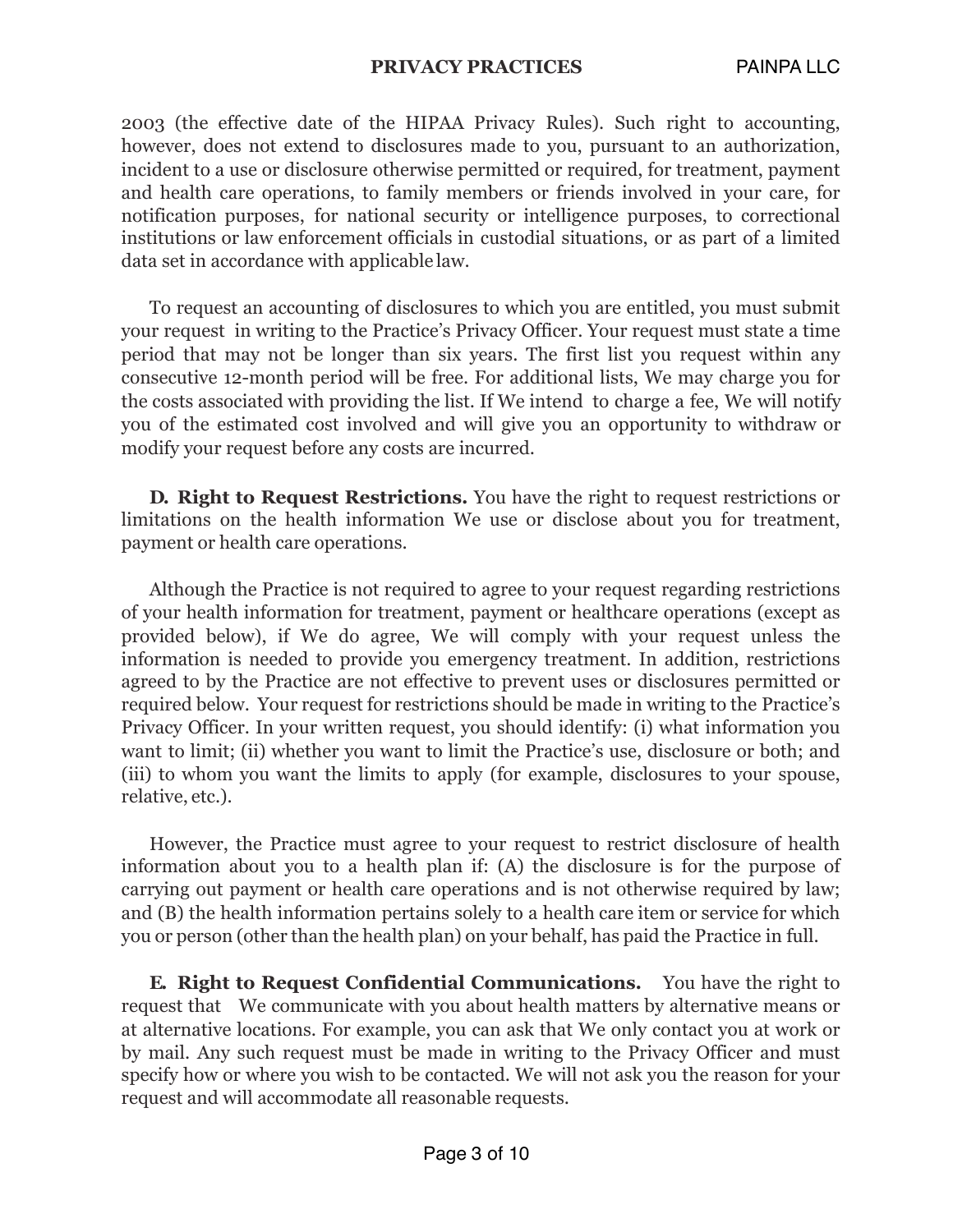**F. Right to Receive a Copy of This Notice.** You have the right to receive a paper copy of this Notice. You may ask the Practice to give you a copy of this Notice at any time.

**G. Right to an Electronic Copy of Electronic Medical Records.** Some of your health information is maintained in an electronic format (known as an electronic medical record or an electronic health record), you have the right to request that an electronic copy of your record be given to you via our portal at no charge. We will make every effort to provide access to your health information in the form or format you request, if it is readily producible in such form or format. If your health information is not readily producible in the form or format you request your record will be provided in either the Practice's standard electronic format or if you do not want this form or format, a readable hard copy form. We may charge you a reasonable, cost-based fee regulated by the Penna. Government for the labor associated with transmitting the electronic medical record and/or postage if applicable.

**H. Right to Get Notice of a Breach.** You have the right to be notified upon a breach of any of your unsecured health information.

#### **III. Use and Disclosure of Your Health Information That Do Not Require your Authorization**

Following are examples of the types of uses and disclosures of your health information that the Practice is permitted or required by law to make without your authorization.

**Treatment:** To provide you with health treatment or services, We may need to use or disclose information about you to doctors, counselors, nurses, technicians, health students or other Practice personnel who are involved in your treatment. For example, We may need to discuss your treatment with a doctor, nurse, technician or other person involved in your care. We may also disclose health information about you to non-Practice health care providers who may be involved in your health care including, but not limited to physicians, hospitals, and nursing homes.

**Payment:** We may use and disclose your health information for the Practice to bill for services provided by the Practice for the treatment that you received at the Practice. For example, We may use or disclose your health information to your insurance company so that your insurance company can pay the Practice or reimburse you for the service provided to you by the Practice. We may also ask your insurance company for prior authorization for a service to determine whether the insurance company will cover it. In addition, the Practice may use and disclose your health and insurance information to other healthcare providers directly involved in your care or who have or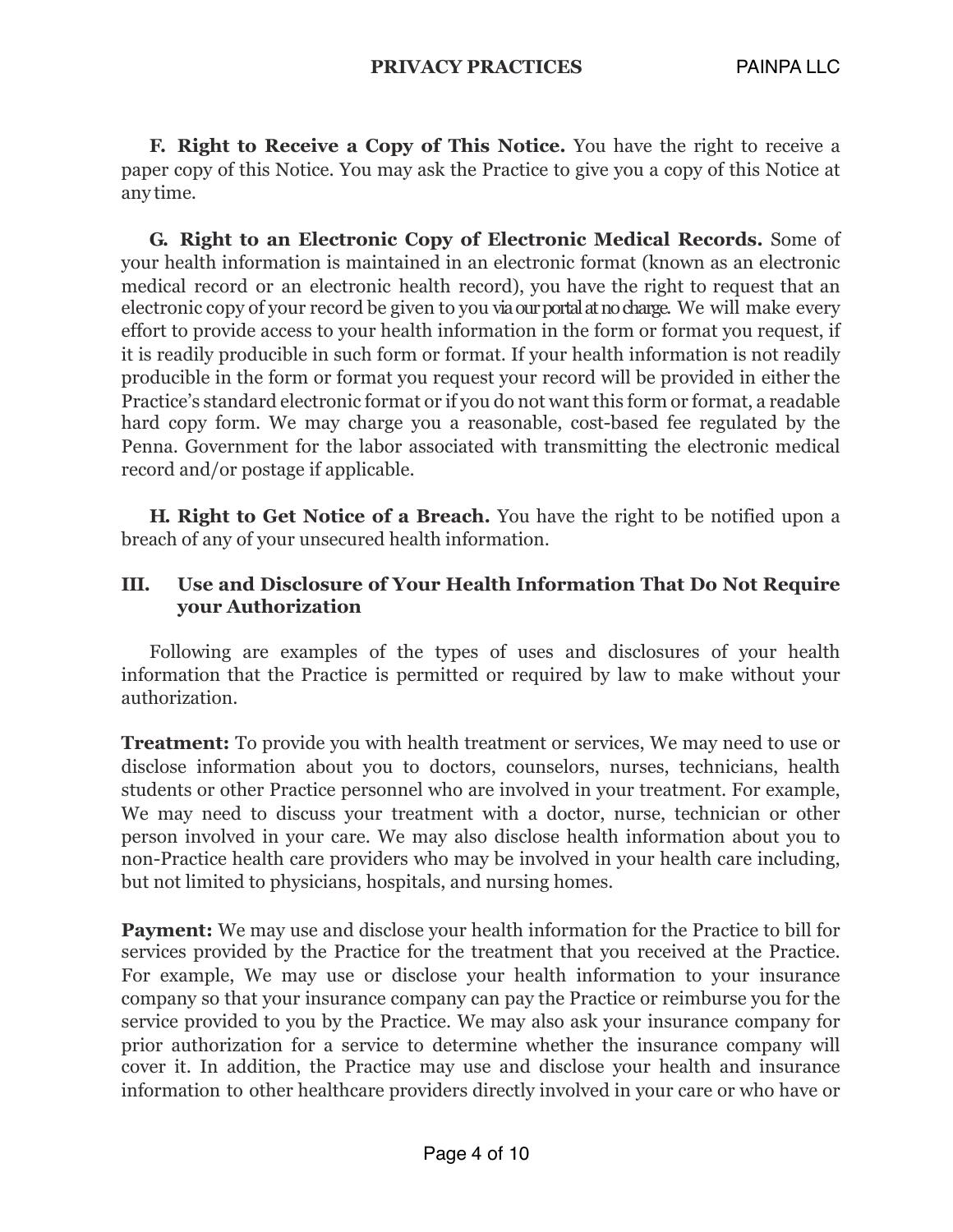will provide health care services to you so that such providers and entities may bill your insurance company, seek prior authorization, or take other actions to obtain payment for services provided to you.

**Health Care Operations:** We may use and disclose health information about you for the Practice's internal operations. These include uses and disclosures that are necessary to run the Practice and make sure that the Practice's patients receive quality care. For example, We may use or disclose health information about you to evaluate the Practice's staff's performance in providing services for you as may be limited by applicable state and federal law. We may also disclose your health information in the course of the maintenance, maintenance, and use of the Practice's electronic health information system.

**Business Associates:** We may disclose your health information to the Practice's business associates who perform functions on the Practice's behalf or provide us with services if your health information is necessary for those functions or services. For example, We may use another company to do the Practice's billing, or to provide transcription or consulting services for the Practice. All of the Practice's business associates are obligated, under contract with us, to protect the privacy and ensure the security of your health information.

**Required By Law:** We may use or disclose your health information to the extent that law requires the use or disclosure. The use or disclosure will be made in compliance with the law and will be limited to the relevant requirements of the law.

**Public Health:** We may disclose your health information for public health activities and purposes to a public health authority that is permitted by law to collect or receive the information for the purpose of preventing or controlling disease, injury or disability (e.g., and without limitation, reporting of disease, injury, vital events such as birth or death, conduct of public health surveillance or investigations or public health interventions). We may also use or disclose your health information, if directed by the public health authority, to an official of a foreign government agency that is collaborating with the public health authority.

**Food and Drug Administration:** We may disclose your health information to a person/company subject to the jurisdiction of the U.S. Food and Drug Administration (FDA) with respect to an FDA- regulated product or activity for which that person/ company has responsibility, for the purpose of the activities related to the quality, safety or effectiveness of such product or activity. Such purposes include to collect or report adverse events, product defects or problems, or biologic product deviations; to track FDA-regulated products; to enable product recalls, repairs or replacement, or look back (including locating and notifying individuals who have received such products); or to conduct post marketing surveillance.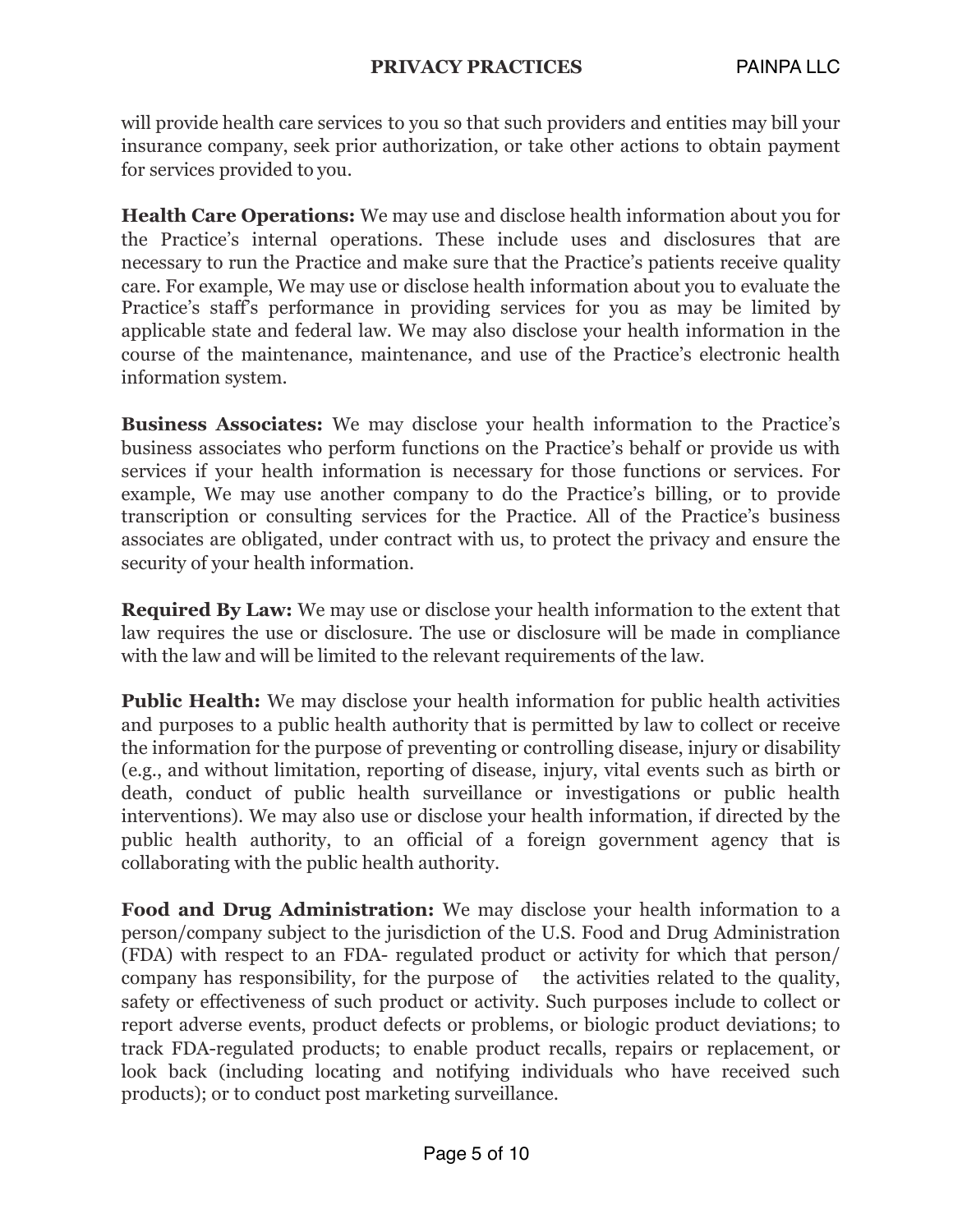**Communicable Diseases:** We may disclose your health information, if authorized by law, to a person who may have been exposed to a communicable disease or may otherwise be at risk of contracting or spreading the disease or condition.

**Abuse or Neglect:** We may disclose your health information to a public health authority that is authorized by law to receive reports of abuse or neglect. We may disclose your health information if We believe that you have been a victim of abuse, neglect or domestic violence to the governmental entity or agency authorized to receive such information. In this case, the disclosure will be made consistent with the requirements of applicable federal and state laws.

**Health Oversight:** We may disclose health information to a health oversight agency for activities authorized by law, such as audits, investigations, and inspections. Oversight agencies seeking this information include government agencies that oversee the health care system, government benefit programs, other government regulatory programs and civil rights laws.

**Judicial and Administrative Proceedings:** We may disclose your health information in the course of a judicial or administrative proceeding in response to an order of a court or administrative tribunal. We may also disclose your health information in response to a subpoena, discovery request, or other lawful process and in accordance with applicable law.

**Law Enforcement:** We may also disclose health information, so long as applicable legal requirements are met, for law enforcement purposes. These law enforcement purposes include: (i) legal processes and as otherwise required by law; (ii) limited information requests for identification and location purposes; (iii) pertaining to victims of a crime; (iv) suspicion that death has occurred as a result of criminal conduct; (v) in the event that a crime occurs on the premises of the Practice; and (vi) a health emergency (not on the Practice's premises) and it is likely that a crime has occurred.

**Coroners, Funeral Directors, and Organ Donation:** We may disclose health information to a coroner or medical examiner for identification purposes, determining cause of death or for the coroner or medical examiner to perform other duties authorized by law. We may also disclose health information to a funeral director, consistent with applicable law, in order to permit the funeral director to carry out their duties. We may disclose such information in reasonable anticipation of death. Information may be used or disclosed to organ procurement organizations or other entities engaged in the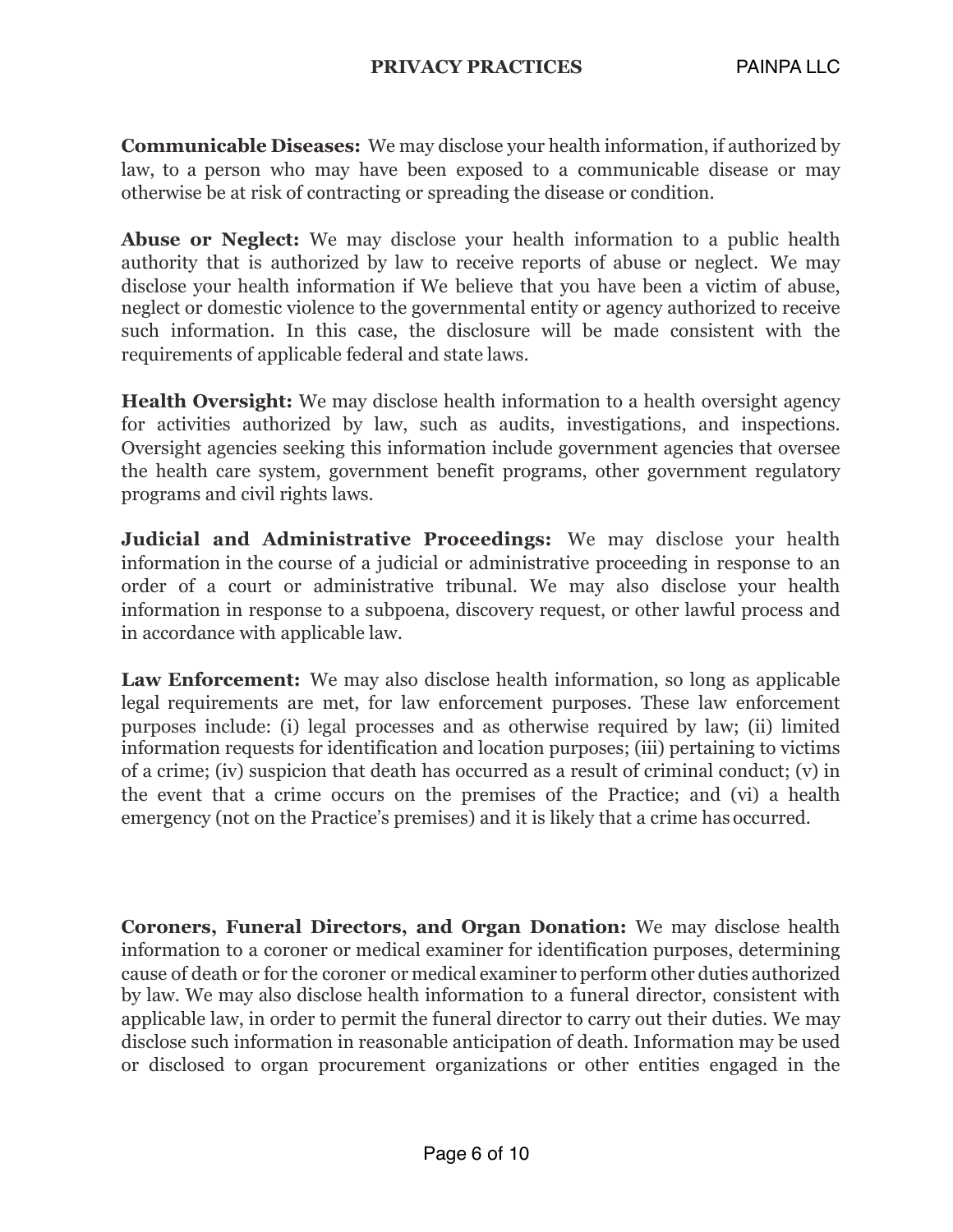procurement, banking, or transplantation of cadaverous organs, eyes, or tissue for the purpose of facilitating organ, eye or tissue donation and transplantation.

**Serious Threat to Health or Safety:** Consistent with applicable federal and state laws, We may disclose your health information, if We believe that the use or disclosure is necessary to prevent or lessen a serious and imminent threat to the health or safety of a person or the public. We may also disclose health information if it is necessary for law enforcement authorities to identify or apprehend an individual because of a statement by the individual admitting participation in a violent crime that the Practice reasonably believes may have caused serious physical harm to the victim or where it appears from all the circumstances that the individual has escaped from a correctional institution or from lawful custody.

**Military Activity, National Security and Specialized Governmental Functions:** When the appropriate conditions apply, We may use or disclose health information of individuals who are Armed Forces personnel: (i) for activities deemed necessary by appropriate military command authorities to assure proper execution of the military mission if permitted by applicable law; (ii) for the purpose of a determination by the Department of Veteran Affairs of your eligibility for benefits; or (iii) to foreign military authority if you are a member of that foreign military services as permitted by applicable law. We may also disclose your health information to authorized federal officials for conducting national security and intelligence activities including the provision of protective services to the President or others legally authorized to have access or receive disclosures of your health information.

**Workers Compensation:** Your health information may be disclosed by the Practice as authorized to comply with workers' compensation laws and other similar legally established programs and/or as may be required by your workers compensation insurance coverage.

**Inmates:** If you are an inmate of a correctional institution or under the custody of a law enforcement official, We may release health information about you to the correctional institution or law enforcement official. This release would be necessary: (i) for the institution to provide you with health care; (ii) to protect your health and safety or the health and safety of others; or (iii) for the safety and security of the correctional institution.

**Research:** We may use and disclose your health information for research purposes, but We will only do that if the research has been specially approved by an authorized institutional review board or a privacy board that has reviewed the research proposal and has set up protocols to ensure the privacy of your health information. Even without that special approval, We may permit researchers to look at your health information to help them prepare for research, for example, to allow them to identify patients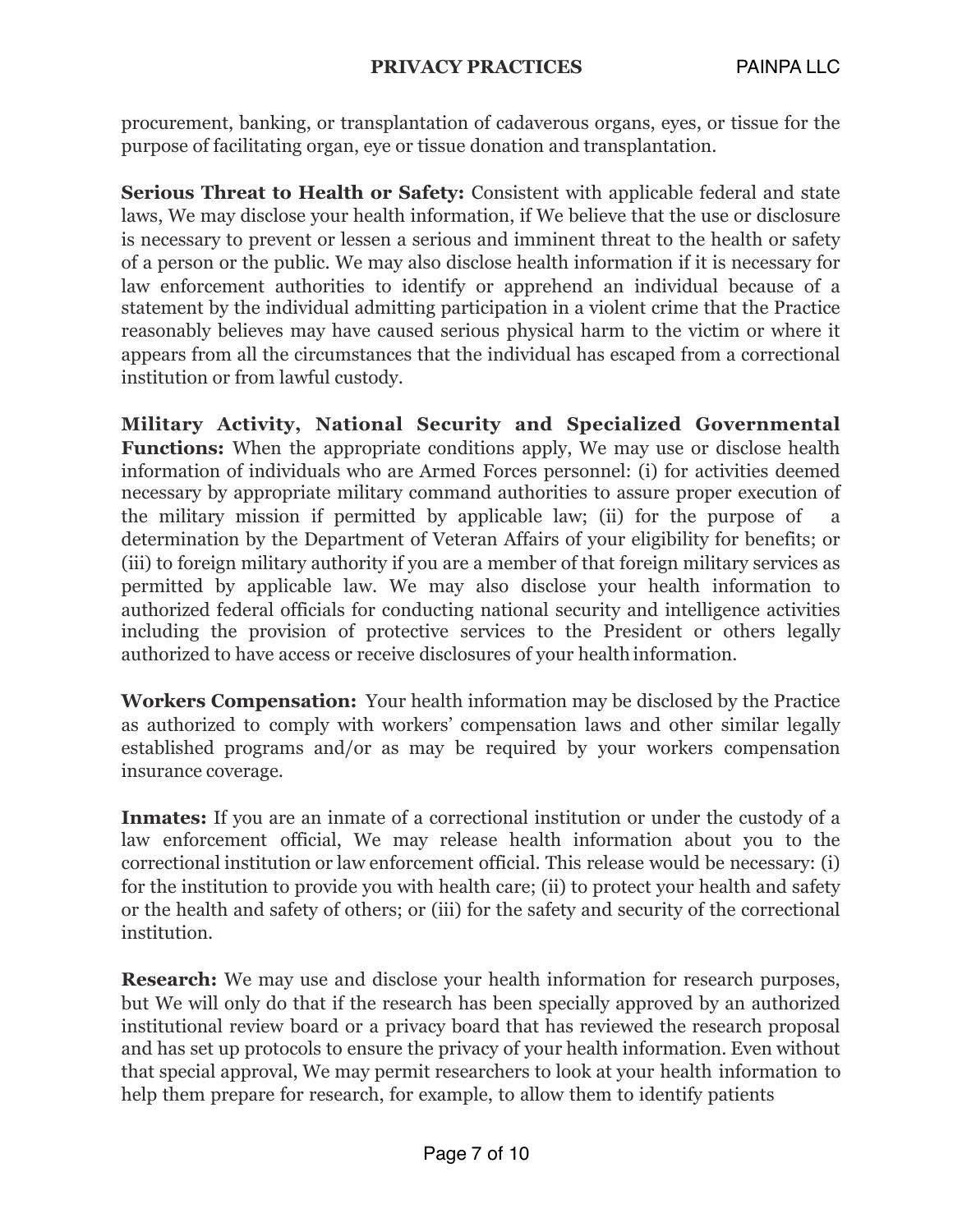who may be included in their research project, as long as they do not remove, or take a copy of, any health information. We may use and disclose a limited data set that does not contain specific readily identifiable information about you for research. However, We will only disclose the limited data set if We enter into a data use agreement with the recipient who must agree to: (i) use the data set only for the purposes for which it was provided; (ii) ensure the confidentiality and security of the data, and (iii) not identify the information or use it to contact any individual.

**Data Breach Notification Purposes:** We may use or disclose your health information to provide legally required notices of unauthorized access to or disclosure of your health information.

**Required Uses and Disclosures:** Under the law, We must make disclosures to the Secretary of the Department of Health and Human Services to investigate or determine the Practice's compliance with the requirements of applicable law and regulations.

**B. Uses and Disclosures of Health Information Permitted without Authorization but with an Opportunity for You to Object.** We may use or disclose your health information for any of the purposes described in this section unless you affirmatively object to or otherwise restrict a particular release. Please direct any written objections or restrictions to the Practice's Privacy Officer.

**Appointment Reminders:** We may use and disclose health information to contact you as a reminder that you have an appointment for treatment or for other health care related services at the Practice.

**Test and Results and Other Health Information:** In order to communicate with you regarding your health care, We may leave messages on your answering machine or with family or friends who may answer your phone with test results and other health information.

**Treatment Alternatives:** We may use and disclose health informationto tell you about or recommend possible treatment options or alternatives that may be of interest to you.

**Health-Related Benefits and Services:** We may use and disclose health information to tell you about health-related benefits or services that may be of interest to you.

**Individuals Involvedin Your Care or Payment for your Care:** Wemayrelease health information about you to any person We determine in the Practice's reasonable discretion, to be involved in your care and/or payment In addition, We may disclose health information about you to an entity assisting in a disaster relief effort so that your family can be notified about your condition, status and location.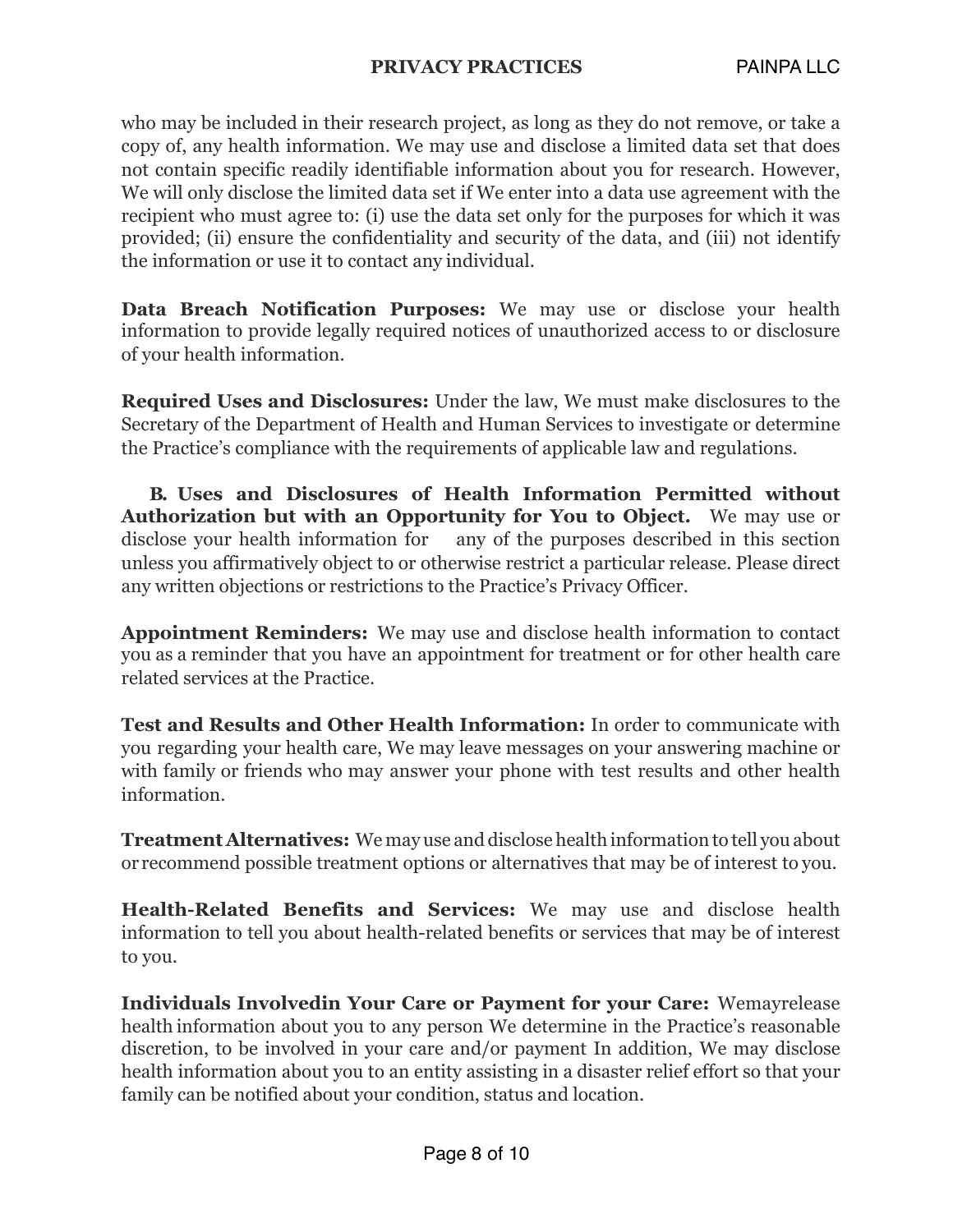**C. Uses and Disclosures of Health Information That Require Your Authorization.** All other uses and disclosures of your health information not covered by the preceding categories will be made only with your written authorization. Such uses and disclosures include:

Release of psychotherapy notes, if any, are contained in your designated record set. However, We may use or disclose your psychotherapy notes for the following:

(i) To carry out the following treatment, payment, or health care operations: (A) Use by the originator of the psychotherapy notes for treatment; (B) Use or disclosure by the Practice for its own training programs in which students, trainees, or practitioners in mental health learn under supervision to practice or improve their skills in group, joint, family, or individual counseling; or (C) Use or disclosure by the Practice to defend itself in a legal action or other proceeding brought by the individual;and

(ii) a use or disclosure that is required by or permitted by the HIPAA Privacy Rules.

Marketing unless the marking is either: (a) a face-to-face communication made by the Practice to you; or (b) a promotional gift of nominal value provided by the Practice.

Sale of your health information if the Practice sells any or all of your health

information. Other uses or disclosures not permitted or required as set forth in this

Notice.

You may revoke such an authorization at any time, in writing, except to the extent that the Practice or any other person or entity has already taken an action in reliance on your previous authorization.

### **IV. Changes to This Notice**

The Practice reserves the right to change, modify or otherwise revise this Notice at any time. In addition, the Practice reserves the right to make the revised or changed Notice effective for the health information We already have about you as well as any information We receive in the future. We will post a copy of the current Notice in the Practice's office(s). The Notice will contain on the first page, in the top right-hand corner, the effective date. In addition, the Practice shall make a copy of the revised